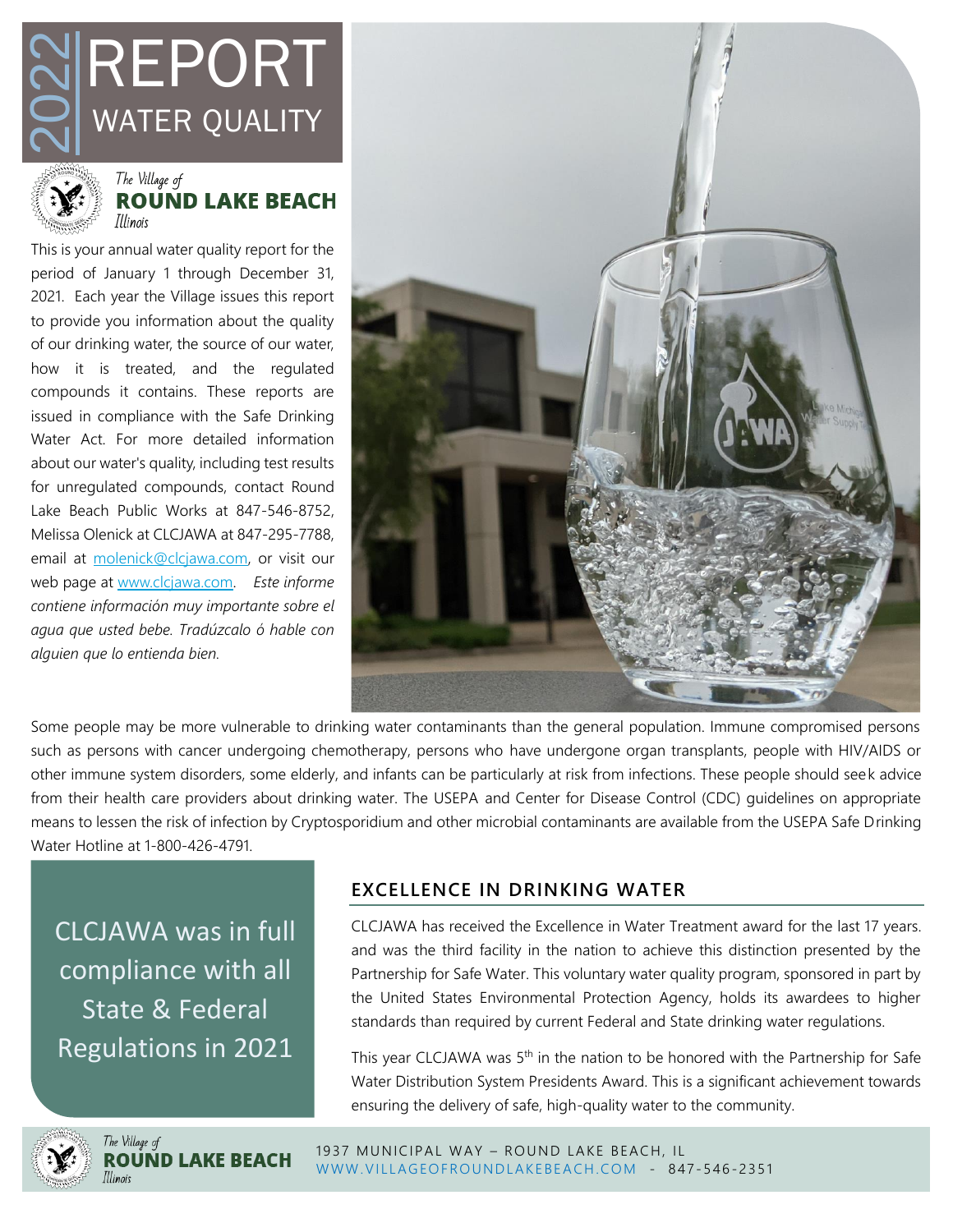| Page 2<br><b>WATER CONTAMINANTS DETECTED IN 2021</b>                                                                                                                                                                                                                                                                                                                                                                                                                                                                                                                                                                           |                                     |                |                 |                                                                           |                     |                        |  |  |
|--------------------------------------------------------------------------------------------------------------------------------------------------------------------------------------------------------------------------------------------------------------------------------------------------------------------------------------------------------------------------------------------------------------------------------------------------------------------------------------------------------------------------------------------------------------------------------------------------------------------------------|-------------------------------------|----------------|-----------------|---------------------------------------------------------------------------|---------------------|------------------------|--|--|
| Contaminant (unit of measure)<br><b>Typical Source of Contaminant</b>                                                                                                                                                                                                                                                                                                                                                                                                                                                                                                                                                          | <b>Highest Level</b><br>Detected    | <b>MCLG</b>    | <b>MCL</b>      | Range of<br>Detection                                                     | Violation           | Date of Sample         |  |  |
| MICROBIAL<br>CONTAMINANTS                                                                                                                                                                                                                                                                                                                                                                                                                                                                                                                                                                                                      |                                     |                |                 |                                                                           |                     |                        |  |  |
| Total Coliform Bacteria (% Pos/Month)<br>Naturally present; human and animal fecal waste                                                                                                                                                                                                                                                                                                                                                                                                                                                                                                                                       | 0                                   | 0              | 5%<br>per month | none                                                                      | In.<br>Compliance   | Monthly                |  |  |
| E. Coli (% Pos/Month)<br>Naturally present; human and animal fecal waste                                                                                                                                                                                                                                                                                                                                                                                                                                                                                                                                                       | 0                                   | 0              | 0%<br>per month | none                                                                      | In.<br>Compliance   | Monthly                |  |  |
| Turbidity (NTU/Lowest Monthly % < 0.3 NTU)<br>Lake Sediment; soil runoff                                                                                                                                                                                                                                                                                                                                                                                                                                                                                                                                                       | 100%<br>below 0.3 NTU               | none           | 0.3 NTU         | 100%                                                                      | In<br>Compliance    | Monthly                |  |  |
| Turbidity (NTU/Highest Single Measurement)<br>Lake Sediment; soil runoff                                                                                                                                                                                                                                                                                                                                                                                                                                                                                                                                                       | 0.051                               | none           | 1 NTU           | $0.02 - 0.051$                                                            | In<br>Compliance    | Monthly                |  |  |
| INORGANIC<br>CONTAMINANTS                                                                                                                                                                                                                                                                                                                                                                                                                                                                                                                                                                                                      |                                     |                |                 |                                                                           |                     |                        |  |  |
| Nitrate as nitrogen (ppm)<br>Runoff from fertilizer; leaching from septic; natural erosion                                                                                                                                                                                                                                                                                                                                                                                                                                                                                                                                     | 0.3                                 | 10             | 10              | Single Sample                                                             | $\ln$<br>Compliance | 8/26/2021              |  |  |
| Barium (ppm)<br>Discharge of drilling wastes, metal refineries; natural erosion                                                                                                                                                                                                                                                                                                                                                                                                                                                                                                                                                | 0.023                               | $\overline{c}$ | $\overline{c}$  | Single Sample                                                             | In<br>Compliance    | 8/4/2021               |  |  |
| Copper (ppm)<br>Corrosion of household plumbing systems; natural erosion                                                                                                                                                                                                                                                                                                                                                                                                                                                                                                                                                       | 0.19<br>90 <sup>th</sup> Percentile | 1.3            | $AL = 1.3$      | O<br>Sites over AL                                                        | In.<br>Compliance   | 2021                   |  |  |
| Lead (ppb)<br>Corrosion of household plumbing systems; natural erosion                                                                                                                                                                                                                                                                                                                                                                                                                                                                                                                                                         | 0<br>90 <sup>th</sup> Percentile    | $\mathbf 0$    | $AL = 15$       | 0<br>Sites over AL                                                        | $\ln$<br>Compliance | 2021                   |  |  |
| DISINFECTANT/DISINFECTION                                                                                                                                                                                                                                                                                                                                                                                                                                                                                                                                                                                                      |                                     |                |                 | BY-PRODUCTS                                                               |                     |                        |  |  |
| HAA5 Haloacetic Acids (ppb)<br>By-product of drinking water disinfection                                                                                                                                                                                                                                                                                                                                                                                                                                                                                                                                                       | 10                                  | None           | 60              | $5.2 - 12.8$                                                              | In.<br>Compliance   | Quarterly              |  |  |
| TTHMs Total Trihalomethanes (ppb)<br>By-product of drinking water disinfection                                                                                                                                                                                                                                                                                                                                                                                                                                                                                                                                                 | 28                                  | None           | 80              | $9.72 - 46.7$                                                             | In.<br>Compliance   | Quarterly              |  |  |
| Bromate (ppb)<br>By-product of drinking water disinfection                                                                                                                                                                                                                                                                                                                                                                                                                                                                                                                                                                     | 1                                   | $\overline{0}$ | 10              | $0 - 3.3$                                                                 | $\ln$<br>Compliance | 7/13/2021<br>Quarterly |  |  |
| Chlorine (ppm)<br>Drinking water disinfectant                                                                                                                                                                                                                                                                                                                                                                                                                                                                                                                                                                                  | 0.9                                 | 4              | 4               | $0.8 - 1.1$                                                               | In.<br>Compliance   | Monthly                |  |  |
| TOC (Total Organic Carbon)                                                                                                                                                                                                                                                                                                                                                                                                                                                                                                                                                                                                     | requirements set by IEPA            |                |                 | The % of TOC removal was measured each month & the system met all removal |                     |                        |  |  |
| <b>STATE</b>                                                                                                                                                                                                                                                                                                                                                                                                                                                                                                                                                                                                                   | REGULATED CONTAMINANTS              |                |                 |                                                                           |                     |                        |  |  |
| Fluoride (ppm)<br>Water additive that promotes strong teeth; natural erosion                                                                                                                                                                                                                                                                                                                                                                                                                                                                                                                                                   | 0.7                                 | 4              | 4               | $0.6 - 0.7$                                                               | In<br>Compliance    | 1/7/2021<br>Monthly    |  |  |
| Sodium (ppm)<br>Erosion of naturally occurring deposits; water softener                                                                                                                                                                                                                                                                                                                                                                                                                                                                                                                                                        | 9.7                                 | none           | none            | Single Sample                                                             | In<br>Compliance    | 8/4/2021               |  |  |
| RADIOACTIVE<br>CONTAMINANTS                                                                                                                                                                                                                                                                                                                                                                                                                                                                                                                                                                                                    |                                     |                |                 |                                                                           |                     |                        |  |  |
| Combined Radium 226/228 (pCi/L)<br>Decay of natural and man-made deposits                                                                                                                                                                                                                                                                                                                                                                                                                                                                                                                                                      | 0.94                                | $\overline{0}$ | 5               | Single Sample                                                             | In<br>Compliance    | 5/5/2021               |  |  |
| The table above lists all of the regulated compounds detected in our water. Bolded compounds were sampled by the Village; all other compounds were sampled by CLCJAWA. The values shown<br>in the level detected column are those used by the EPA to determine compliance with drinking water standards. Because each compound is regulated differently, this value may be a running average,<br>a 90 <sup>th</sup> percentile or a maximum single value. The sample date column indicates the date when the sample was collected. When more than one sample is collected, this column shows the date of the<br>maximum value. |                                     |                |                 |                                                                           |                     |                        |  |  |

| Definition of Terms:                                                                                                | Ur |
|---------------------------------------------------------------------------------------------------------------------|----|
| Action Level (AL): level that triggers special treatment or other required action by water plants                   | pp |
| Maximum Contaminant Level (MCL): the highest level of contaminant that is allowed in drinking water                 | pp |
| Maximum Contaminant Level Goal (MCLG): level of a contaminant below which there is no known or expected health risk | pC |
| Treatment Technique (TT): required process used to reduce contaminants in drinking water                            | N  |
|                                                                                                                     |    |

nits of Measure: ppm: parts per million or milligrams per liter ppb: parts per billion or micrograms per liter pCi/L: picocuries per liter used to measure radioactivity NTU: nephelometric turbidity unit measures clarity in water

| Notice of Violation - Lead and Copper Rule |              |                                                                                                         |  |  |
|--------------------------------------------|--------------|---------------------------------------------------------------------------------------------------------|--|--|
| Violation Type                             | Date         | Explanation                                                                                             |  |  |
| Follow-up or Routine                       | $10/1/20$ to | We failed to test our drinking water for the contaminant and period indicated. Because of this failure, |  |  |
| Tap M/R (LCR)                              | 9/7/21       | we cannot be sure of the quality of our drinking water during the period indicated.                     |  |  |
| Lead Consumer                              | 12/30/20     | We failed to provide the results of lead tap water monitoring to consumers at the location water was    |  |  |
| Notice (LCR)                               | to 2/17/21   | tested. These were supposed to be provided no later than 30 days after learning the results.            |  |  |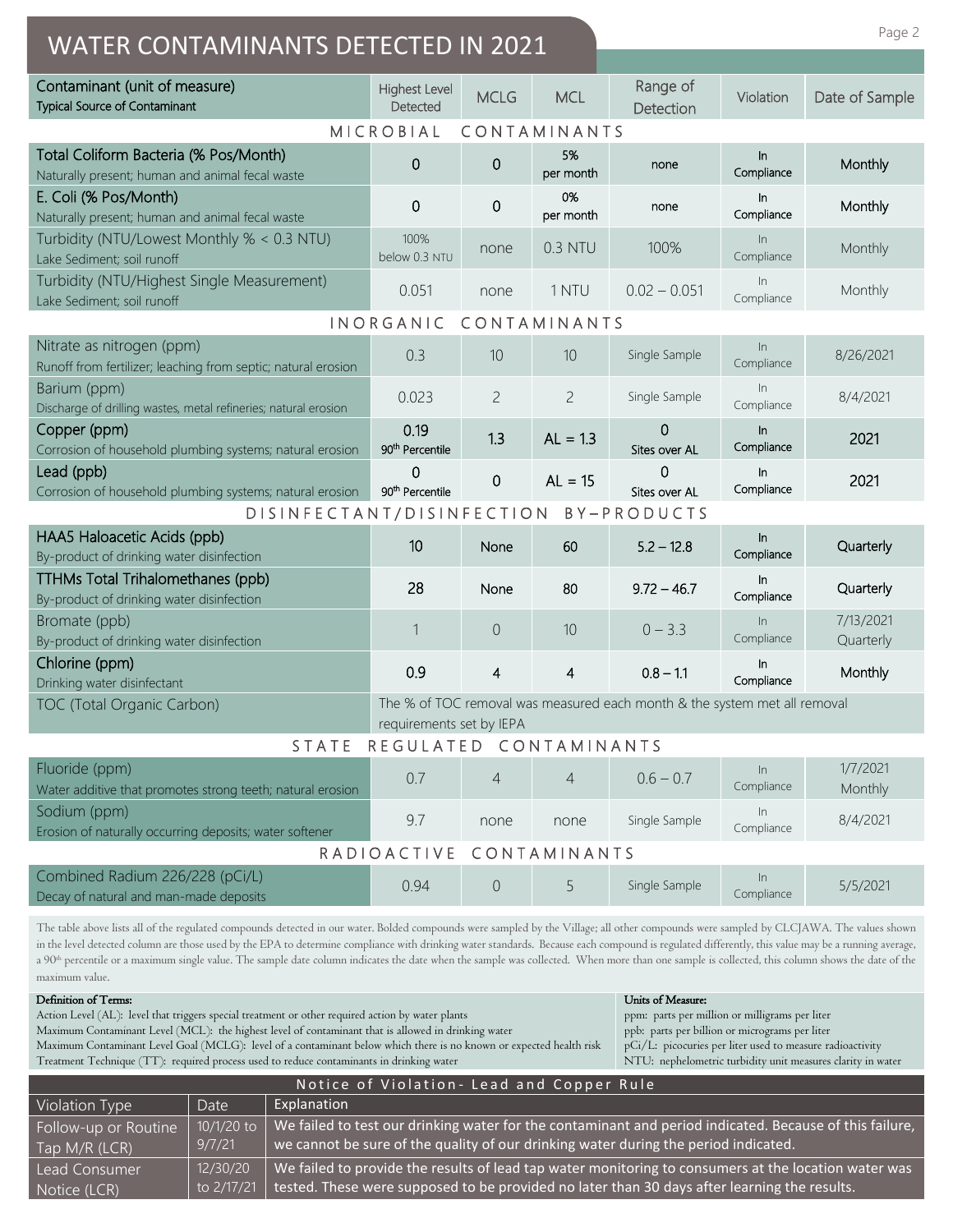## LAKE MICHIGAN EXPOSURE TO CONTAMINANTSPage 3

Drinking water, including bottled water, may reasonably be expected to contain small amounts of some contaminants. The presence of contaminants does not necessarily indicate that water poses a health risk. More information about contaminants and potential health effects may be obtained by calling the US Environmental Protection Agency's (USEPA) Safe Drinking Water Hotline at 1-800- 426-4791. Both tap and bottled water come from rivers, lakes, streams, ponds, reservoirs, springs, and wells. As water travels over the surface of land or through the ground, it dissolves naturally occurring materials and can pick up substances resulting from the presence of animal or human activity. Contaminants that may be present in untreated water include:

- Microbial contaminants such as viruses and bacteria can be naturally occurring or may come from sewage treatment plants, septic systems, and livestock operations.
- Inorganic contaminants such as salts and metals can be naturally occurring or result from urban storm water runoff, wastewater discharges, oil and gas production, mining, or farming.
- Pesticides and herbicides come from sources such as agricultural, urban and residential storm water runoff.
- Organic chemical contaminants including synthetic and volatile organic compounds are by-products of industrial processes and petroleum production but can also come from gas stations, urban storm water runoff and septic system.
- Radioactive contaminants can be naturally occurring or be the result of oil, gas and mining activities. Pesticides and herbicides come from sources such as agricultural and residential storm water runoff.



## OUR SOURCE WATER

The Illinois EPA, using the Great Lakes Protocol, completed source water assessment in April 2003. Lake Michigan is a surface water source and like all surface waters, is susceptible to potential contaminants. The very nature of surface water allows contaminants to migrate to the intake with no protection, only dilution. CLCJAWA's intake is ranked as moderately sensitive to potential contaminants. There are no potential contamination sources within the intake's critical assessment zone. However, the combination of land use, storm sewer outfalls, and the proximity of North Shore Water Reclamation District (NSWRD) pumping stations in the immediate area add to the susceptibility of CLCJAWA's intake. NSWRD discharges their treated waste water to the Des Plaines River and not into Lake Michigan. Access the following website at http://www.epa.state.il.us/cgi-bin/wp/swap-factsheets.pl to view a summary of the source water assessment. We are all participants in the water cycle. Our individual activities impact the rivers and lakes in our watershed and those into which our waste water plants discharge. Please properly use, store, and dispose of all medications and household chemicals. Visit the Solid Waste Agency of Lake County website for disposal options and information at www.swalco.org.